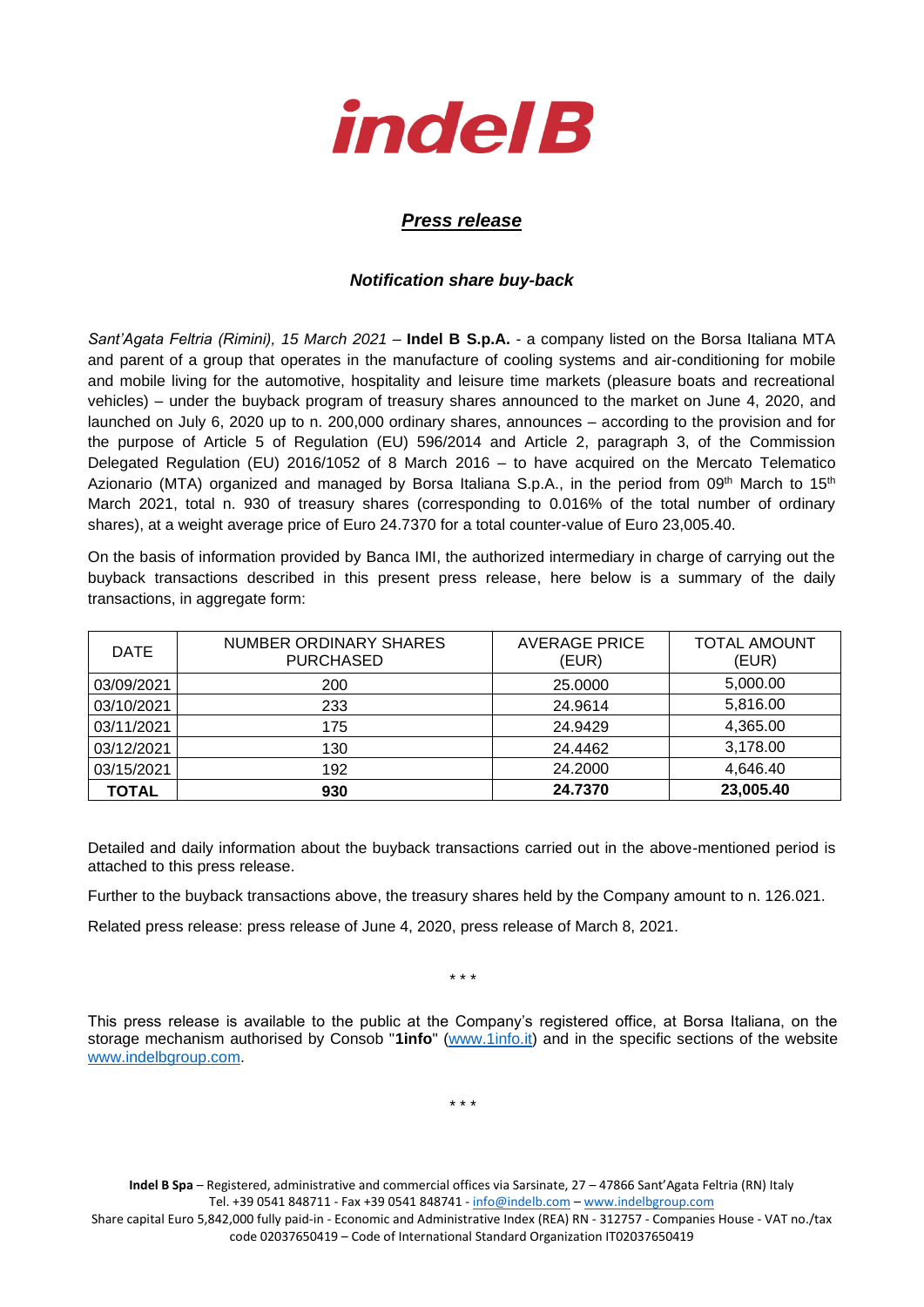*Indel B S.p.A. is a company listed on the MTA segment of the Italian stock exchange and is controlled by AMP.FIN S.r.l., in turn held entirely by the Berloni family. Indel B S.p.A. heads an important Group that operates worldwide and* has been active for the last 50 years in the mobile cooling sector applicable to the Automotive, Leisure time and Hospitality cooling segments. The Group also operates in mobile climate control, with specific reference to the *Automotive market, represented by commercial vehicles, minibuses, ambulances, agricultural and earth-moving machinery, and in the Cooling Appliances sector, which mainly comprises cellars for storing wine and small refrigerators for storing milk. The company has a market cap of approximately Euro 142 million.*

## **Contact details**

| <i>INDEL B</i>              | POLYTEMS HIR                   | FAST-COM                       |
|-----------------------------|--------------------------------|--------------------------------|
| CFO & IR                    | IR and Financial Disclosures   | Media Relations                |
| Mirco Manganello            | Bianca Fersini Mastelloni      | Paolo Santagostino             |
| +39 0541 848 711            | +39 06.69923324; +39 336742488 | +39 349 3856585                |
| mirco.manganello@indelb.com | b.fersini@polytemshir.it       | paolo.santagostino@fast-com.it |